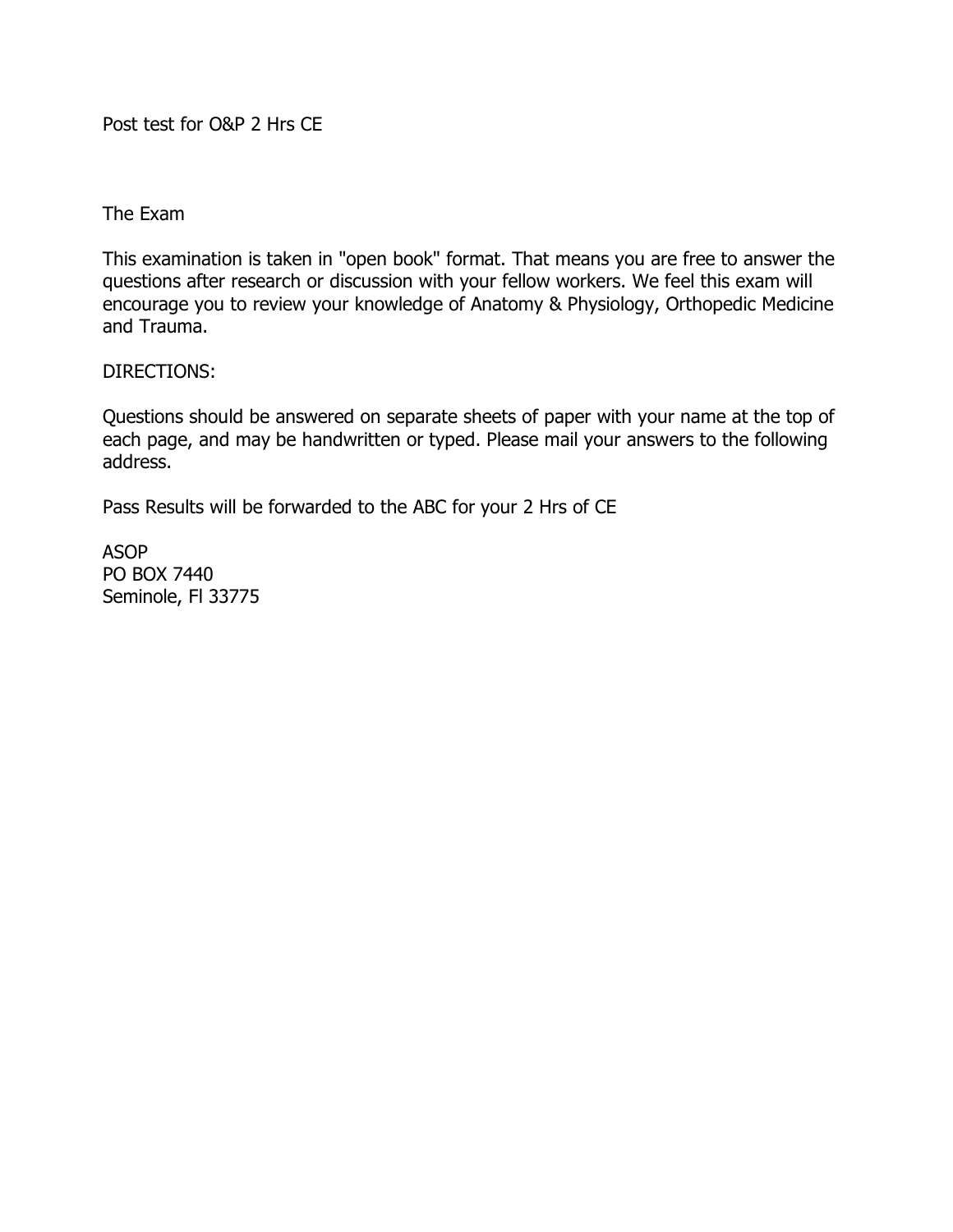Name\_\_\_\_\_\_\_\_\_\_\_\_\_\_\_\_\_\_\_\_\_\_\_\_\_\_\_\_\_\_\_\_\_\_Tel# \_\_\_\_\_\_\_\_\_\_\_\_\_\_\_\_\_\_\_\_

Fax\_\_\_\_\_\_\_\_\_\_\_\_\_\_\_\_\_\_\_\_\_\_\_\_\_\_\_\_\_\_\_\_email\_\_\_\_\_\_\_\_\_\_\_\_\_\_\_\_\_\_\_\_\_\_\_\_\_\_\_\_\_

Workshop City Attended\_\_\_\_\_\_\_\_\_\_\_\_\_\_\_\_\_\_\_\_\_\_\_\_\_

Exam Page 1

- 1. Define and give an example of each:
- (a) a cell
- (b) a tissue
- (c) an organ
- 2. What classification would you use for these bones?
- (a) patella
- (b) femur
- (c) tibia
- 3. Name the long bones in the:
- (a) the arm
- (b) the leg
- 4. Classify the tibio-fibular joint.
- 5. Define the origin of a muscle.
- 6. What is the differences between skeletal and smooth muscle tissue?
- 7. Draw a leg
- (a) draw the three planes of the body through it and designate them by arrows on the drawing
- (b) show the proximal and distal ends
- 8. Draw a foot:
- (a) in anatomical position
- (b) in varus
- (c) in valgus
- 9. What are the differences between compact and cancellous bone?
- 10. What is the function of the Haversian canal?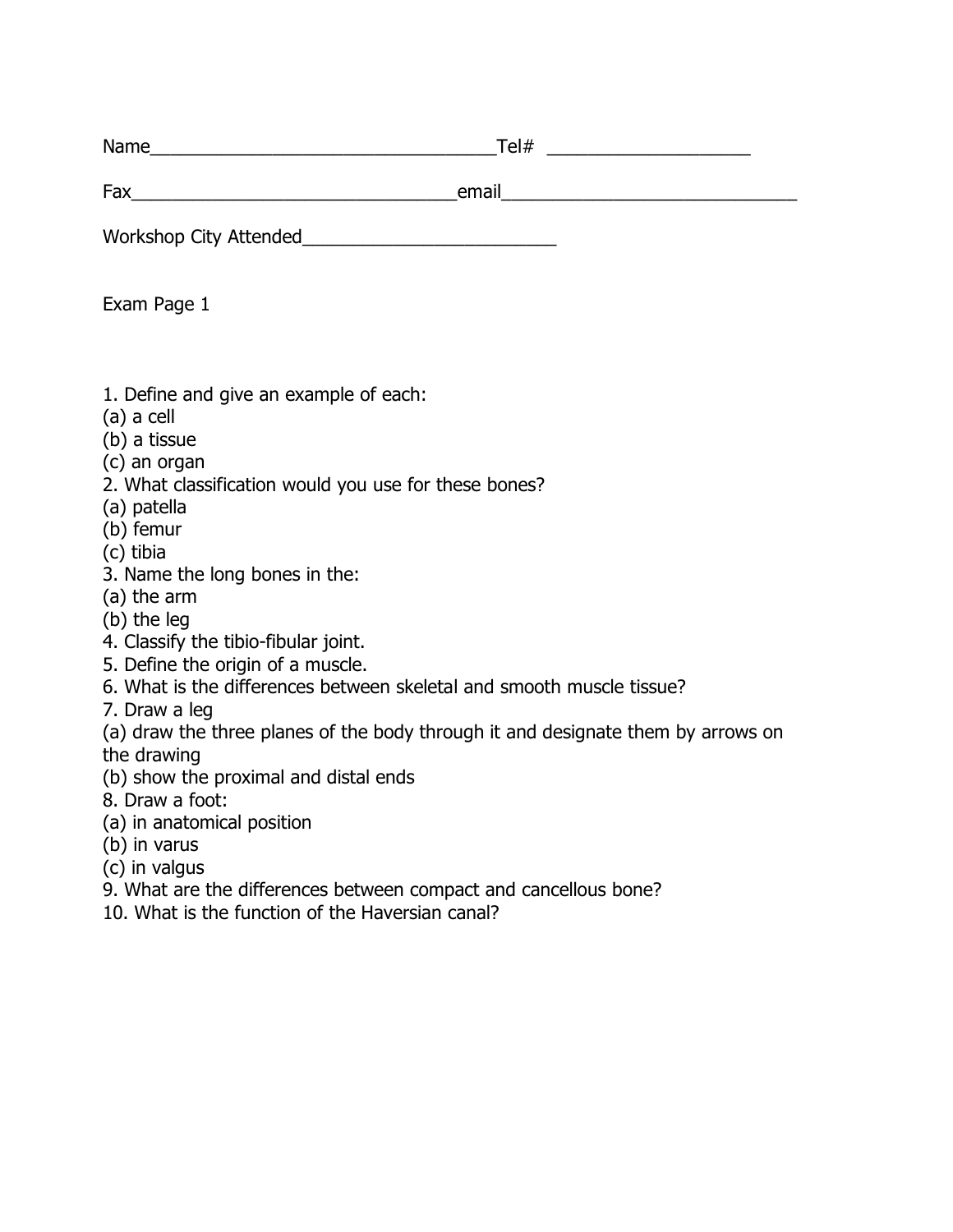Orthopedic Allied Professional Certification Examination

- 11. (a) What is the purpose of the epiphyseal plate?
- (b) What could happen if the epiphyseal plate is damaged?
- 12. What is the main function of a meniscus?
- 13. What is osteoarthritis?
- 14. What would be the symptoms of a deep cartilage injury to a joint?
- 15. What are the important factors which contribute to arthritis?
- 16. List the purpose(s) of synovial fluid.

17. Name:

- (a) the three bones in the pelvis
- (b) the long bones of the leg
- 18. Name four functions of the pelvic girdle.
- 19. Classify the following joints:
- (a) symphysis pubis
- (b) the joint between the sacrum and the innominate bones
- (c) the inferior tibio-fibular joint
- (d) the knee

20. What are the five types of movement of the hip joint. Make a simple stick diagram showing them.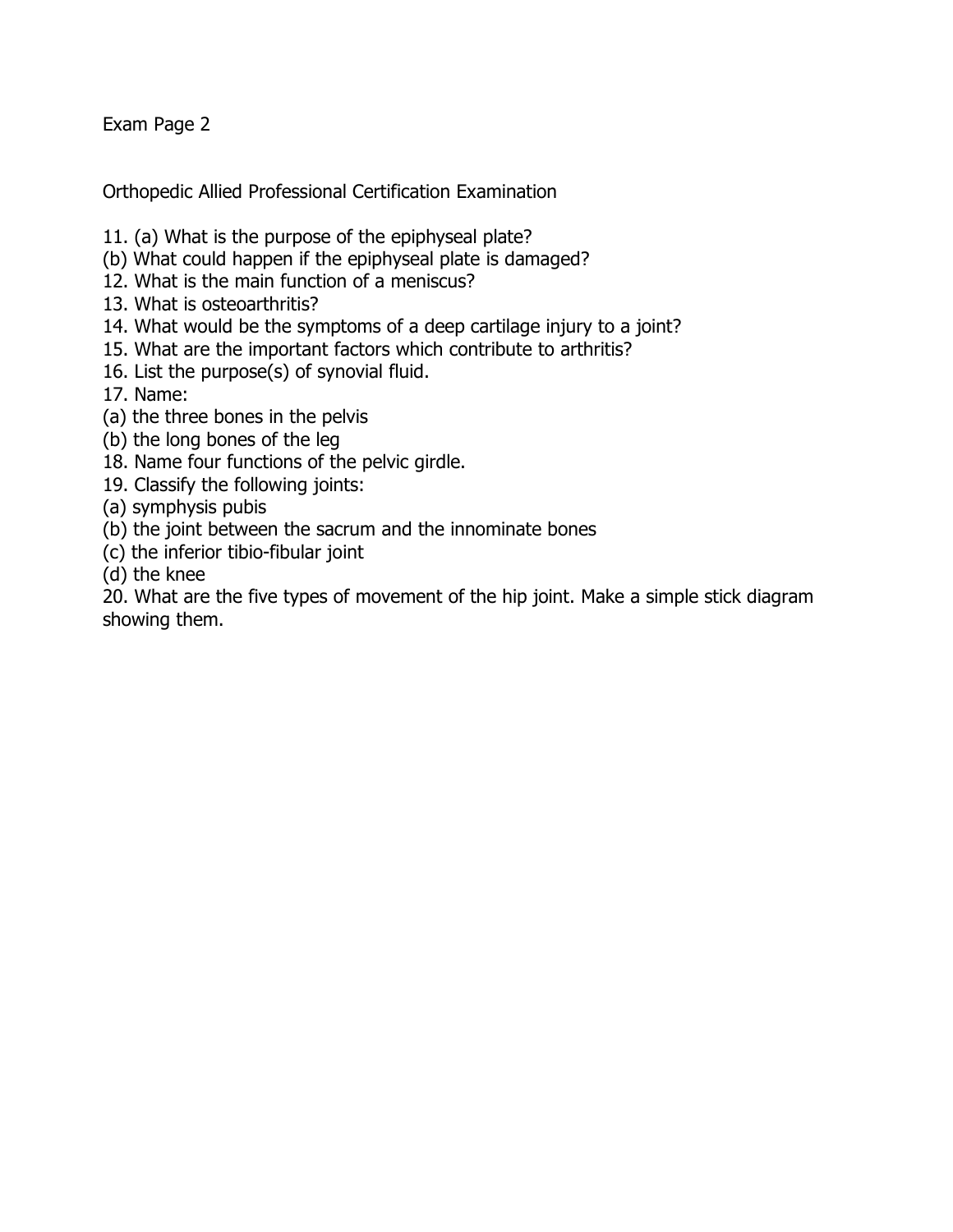21. In one hundred words, describe the use of our hip muscles during walking. Include the names of the important muscle groups and describe their actions.

- 22. What is avascular necrosis? Where is a common location for it?
- 23. (a) Name the three bones of the knee.
- (b) What factors determine knee stability.
- 24. What are the functions of :
- (a) hamstrings
- (b) quadriceps
- 25. List as many functions of the foot as you can.
- 26. Name the regions of the foot. List the bones of each region.
- 27. What is:
- (a) inversion
- (b) dorsiflexion
- (c) a bunion.

28. Describe the shoulder girdle. Include bones, ligaments and muscles and other soft tissue structures in your answer.

- 29. Describe the types of movements at the shoulder joint.
- 30. What types of movement are possible at the elbow joint?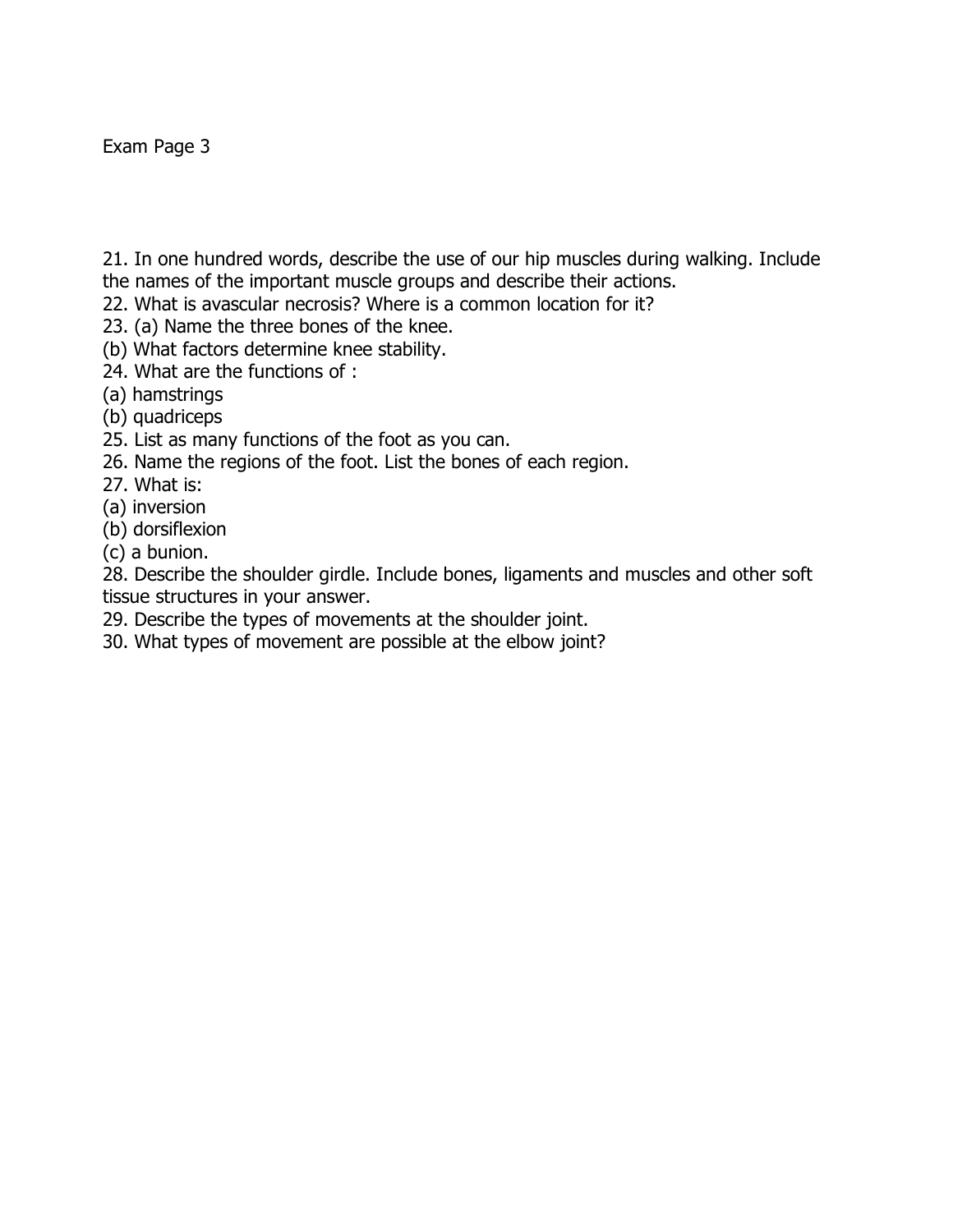31. What muscles are used to control the wrist and move the fingers while playing a piano?

32. What does the median nerve do?

33. List the three most important functions of the thumb.

34. Name the four regions of the spine. How many vertebrae are there in each? Are they lordotic or kyphotic?

35. Describe where in the vertebral column most of the following types of movement occur: (a) flexion

- (b) rotation
- (c) extension
- 36. List which structures stabilize the spine.
- 37. Draw a typical vertebra. Label its features.
- 38. (a) Name two main parts of an intervertebral disc.
- (b) Which structure may be put under pressure by a prolapse?
- 39. Define axial skeleton.
- 40. What is the cause of sciatica?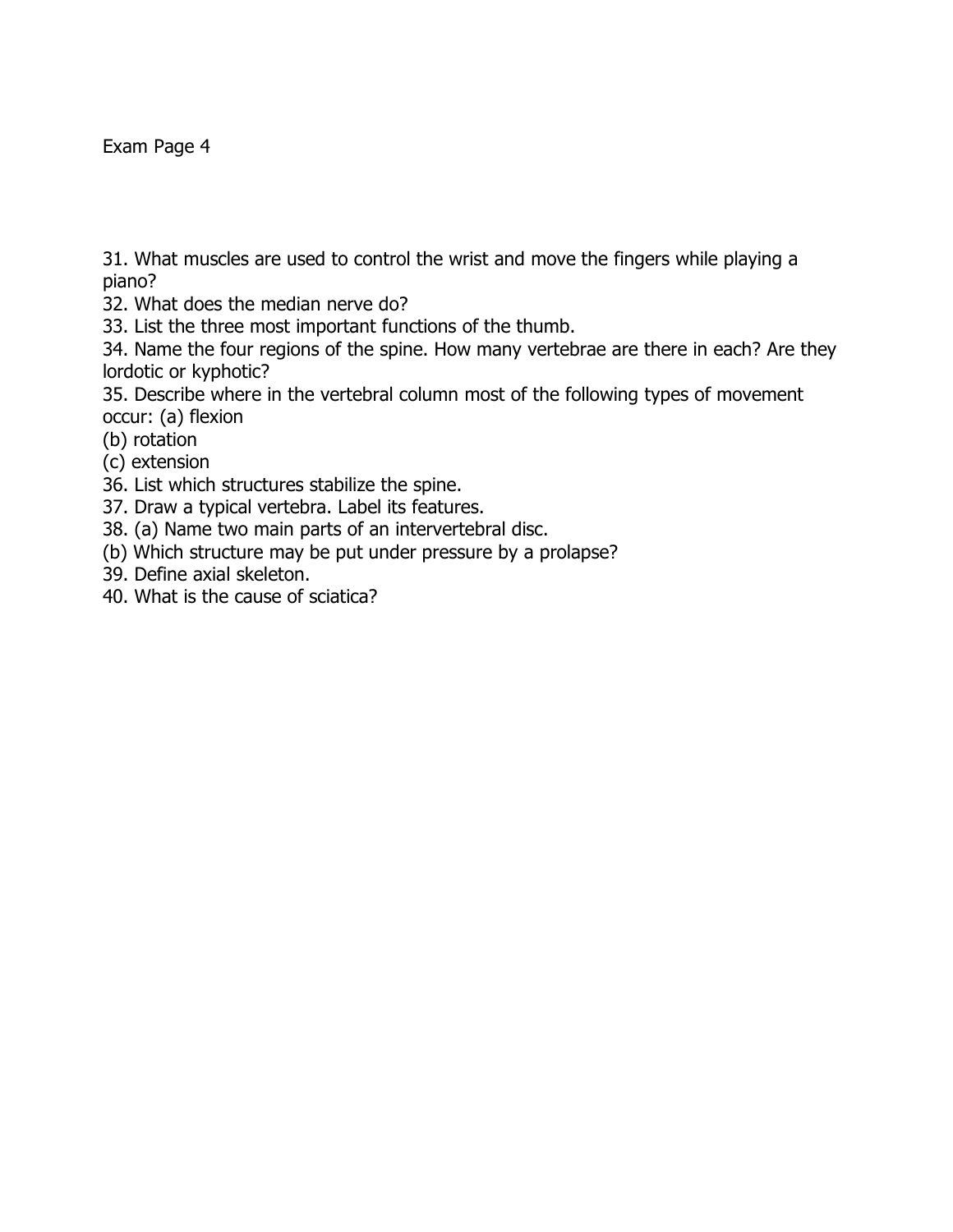41. Describe two possible causes of mechanical backache.

42.

(a) Define the following:

1) spondylosis

2) spondylolysis

3) spondylolisthesis

(b) Describe a simple treatment of spondylosis.

43. Describe the process of a disc herniation.

44. How is a dislocated hip diagnosed at birth? How is it treated?

45. Describe the treatment alternatives of a clubfoot.

46. Define spina bifida.

47. Define Perthe's disease and what age is it most common?

48. When you are examining an injured person who is suspected of having a fracture, what is meant by the following terms:

(a) Deformity?

(b) Tenderness?

(c) Crepitus?

49. Name five investigative methods used to diagnose a fracture.

50. You are told a man has fractured his ankle - what information do you require to fully describe this injury?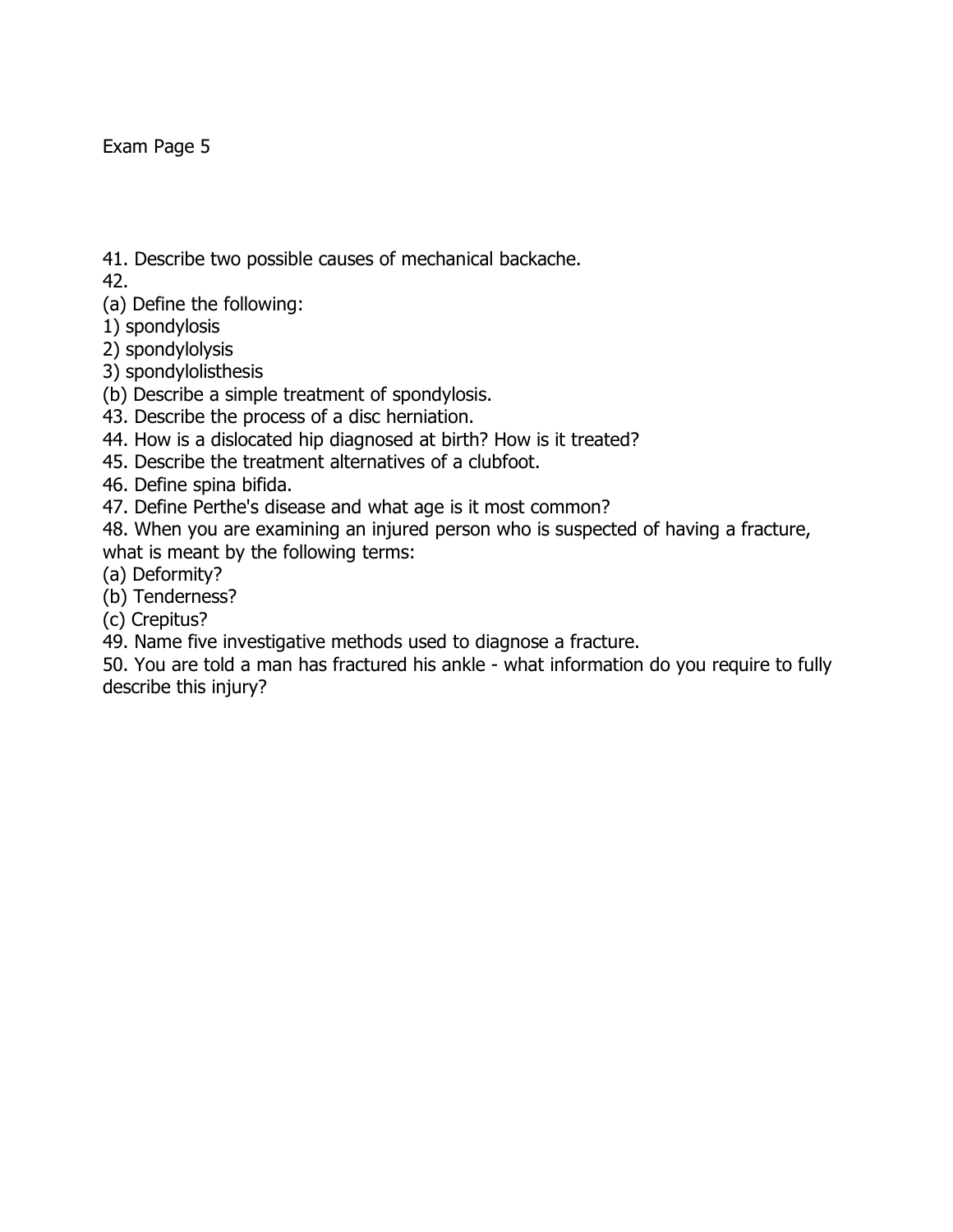- 51. (a) By what mechanism does a spiral fracture occur?
- (b) What are two common causes of pathological fractures?
- 52. Describe four ways of immobilizing fractures
- 53. Give two reasons why implants used for internal fixation of a fracture are removed.
- 54. (a) Compare and contrast the features of acute and chronic diseases.
- (b) Give an example of a joint condition for each type of disease in (a).
- 55. Describe three ways in which a doctor may treat arthritis of the knee without surgery. Name a types of braces used.
- 56. Define: (a) arthrodesis (b) osteotomy (c) arthroplasty.
- 57. What is the aim of an osteotomy?
- 58. Describe limitations of artificial joints.
- 59. Compare and describe:
- (a) The bony stability in the knee and hip joints
- (b) The ligament balance in knee and hip replacements
- 60. List early and the late complications which can occur after joint replacement.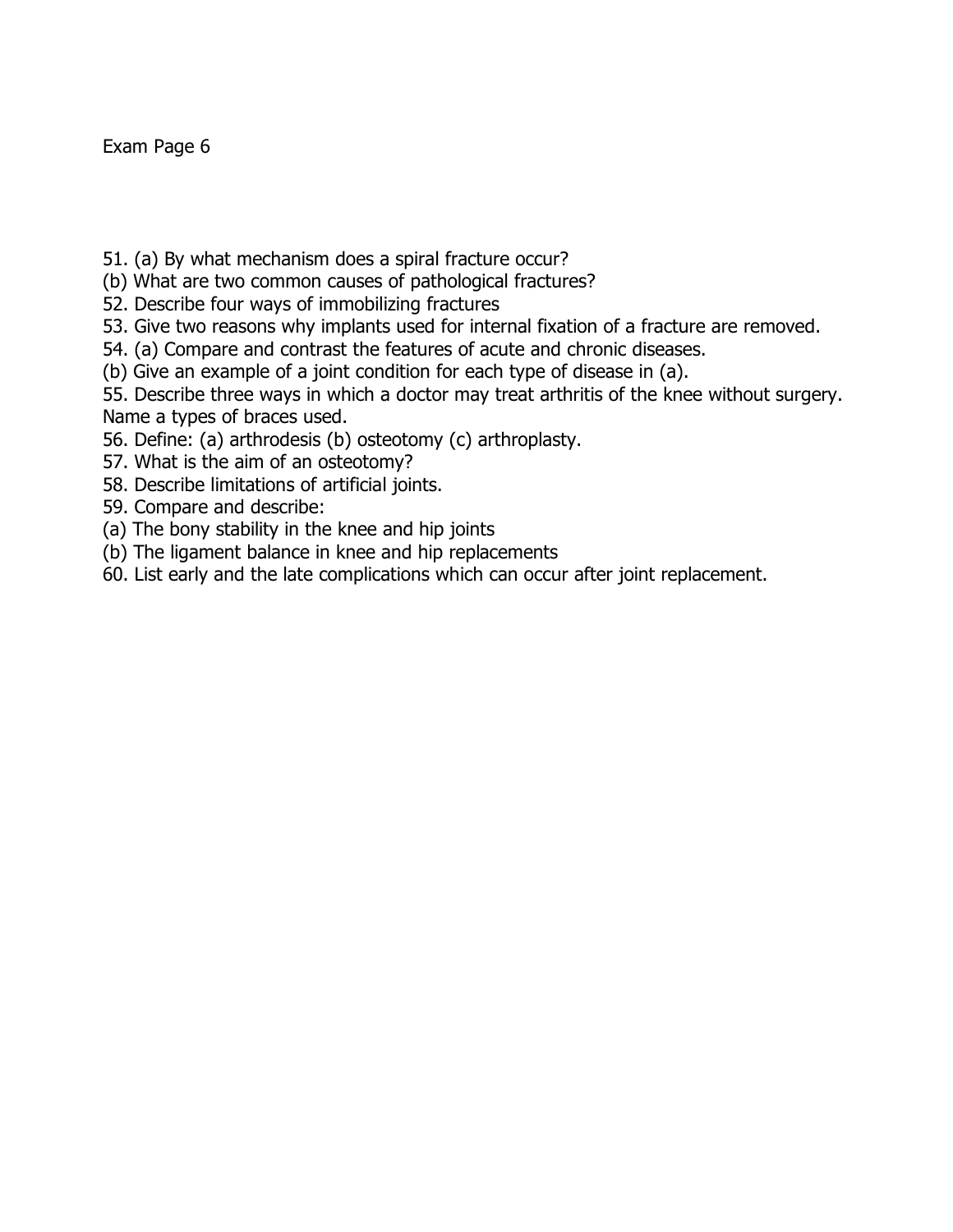61. Draw three common patterns of meniscal tears.

62. What are the long-term problems of total meniscectomy?

63. What type of surgery is now common for a complete anterior cruciate ligament tear in the knee?

Name the different types of grafts used in this procedure.

64. What types of braces are used after an ACL repair? When are they used? 65. What are some of the benefits of using fiberglass casting tape over plaster for a fracture cast?

What are the benefits of using plaster?

66. An Achilles injury is usually casted in what leg/ankle/foot position.

67. A supraspinatus (Y view) view of the shoulder is used to show what bony structures? How does this view help in diagnosing a shoulder problem?

68. A weight bearing (standing) view of the knee is taken to help diagnosis what disease? 69. Why do we require an xray of the opposite side extremity (non-injured) in children.

70. It is Friday afternoon, you just applied a short leg cast to a fresh ankle fracture. List the instructions you give to the patient after applying this cast. List the complications that could happen over the weekend. What precautions would you take with this patient? If this patient did not speak English, what would you do?